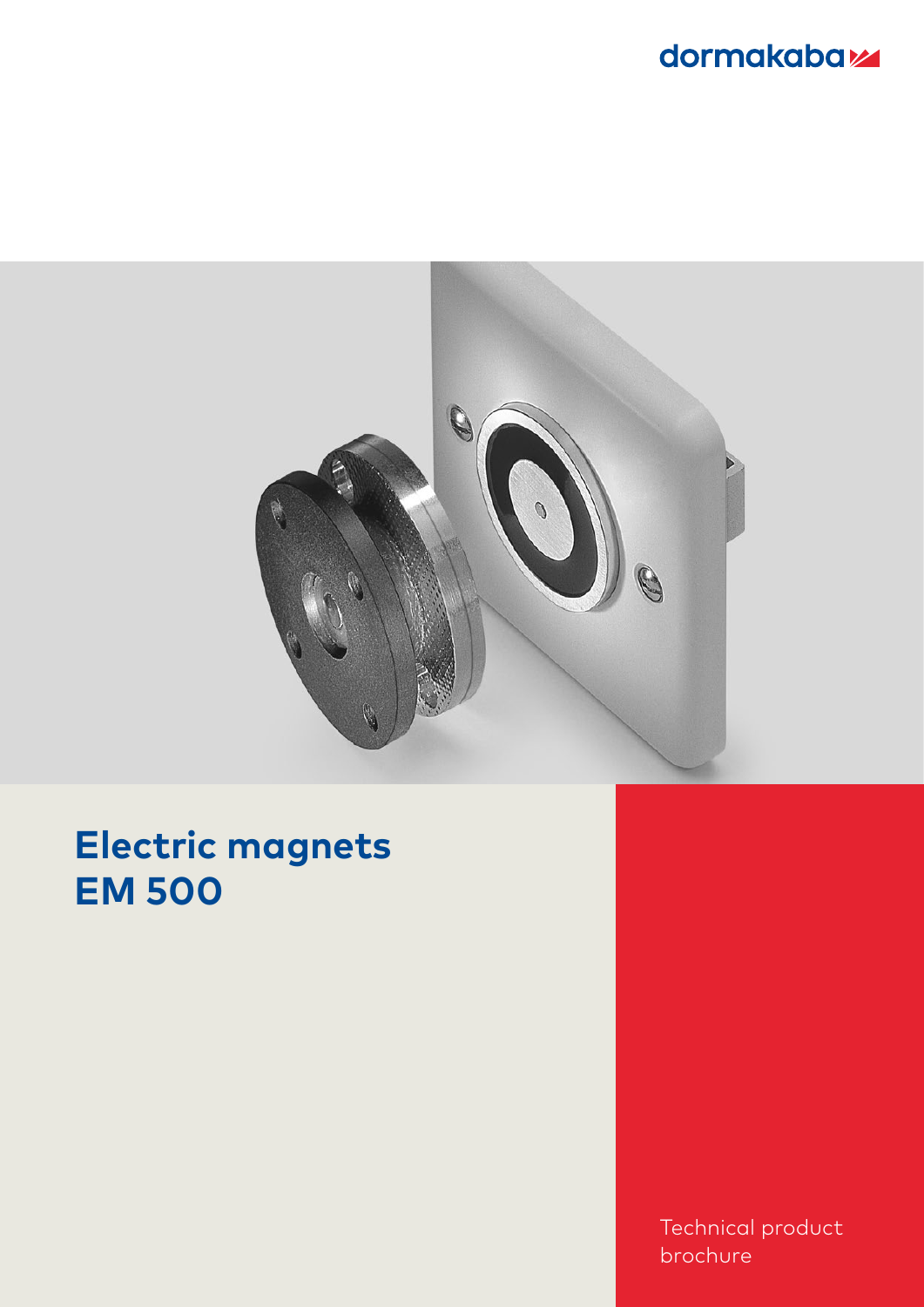# **The modular system to hold open fire and smoke doors**

**In response to customer demands, dormakaba completes its technically and aesthetically pioneering product range for fire and smoke doors with its EM models. The new developments stand out due to their ease of installation and functional elegance.**

**The guaranteed quality ensures highest reliability and a long service life.**

#### **ISO 9001 certified.**

#### **Benefits – point by point**

#### **For trade**

- Economical system solution thanks to low stock keeping with maximum flexibility.
- Another module in the dormakaba product range, i.e. all from one provider.

#### **For installers**

- Quick and easy installation.
- Thought-through accessories for the most varied applications.

#### **For planners**

- Uniform appearance for all versions.
- Modular system for flexible applications.

#### **For the end user**

- Unobtrusive appearance.
- Concealed cable entry.
- Optimal holding force with low power consumption.

| <b>Data and features</b>                                                              |                                                             | 500<br>G            | 500<br>U       | 500<br>А       |
|---------------------------------------------------------------------------------------|-------------------------------------------------------------|---------------------|----------------|----------------|
| Installation                                                                          | Surface-<br>mounted<br>Flush-mounted<br>Floor <sup>1)</sup> |                     |                |                |
| Holding force                                                                         | 400N                                                        |                     |                |                |
| Anti-remanence pin                                                                    |                                                             |                     |                |                |
| Test pushbutton                                                                       |                                                             |                     |                |                |
| Polarity reversal protection                                                          |                                                             |                     |                |                |
| Operating voltage 24 V AC/DC                                                          |                                                             |                     |                |                |
| Max. power consumption in W                                                           |                                                             |                     | 1.5            |                |
| On-load factor in %                                                                   |                                                             | 100                 |                |                |
| Degree of protection                                                                  |                                                             | IP 40 <sup>2)</sup> |                |                |
| Ambient temperature in °C                                                             |                                                             | $0 - 50$            |                |                |
| Weight in kg                                                                          |                                                             | 0.41                | 0.42           | 0.46           |
| Dimensions in mm                                                                      | Width<br>Length<br>Depth                                    | 85<br>85<br>32      | 85<br>85<br>35 | 85<br>85<br>35 |
| Hold-open system tested in accordance<br>with EN 1155                                 |                                                             |                     |                |                |
| $\mathsf{\mathsf{C}}\mathsf{\mathsf{E}}$ -Identification for construction<br>products |                                                             |                     |                |                |
| $\bullet$ Yes<br>$-$ No                                                               |                                                             |                     |                |                |

<sup>1)</sup> In conjunction with floor bracket (accessory)

<sup>2)</sup> EM 500 A in conjunction with floor bracket of protection class IP 43

#### **Electric magnets**



**Anchor**





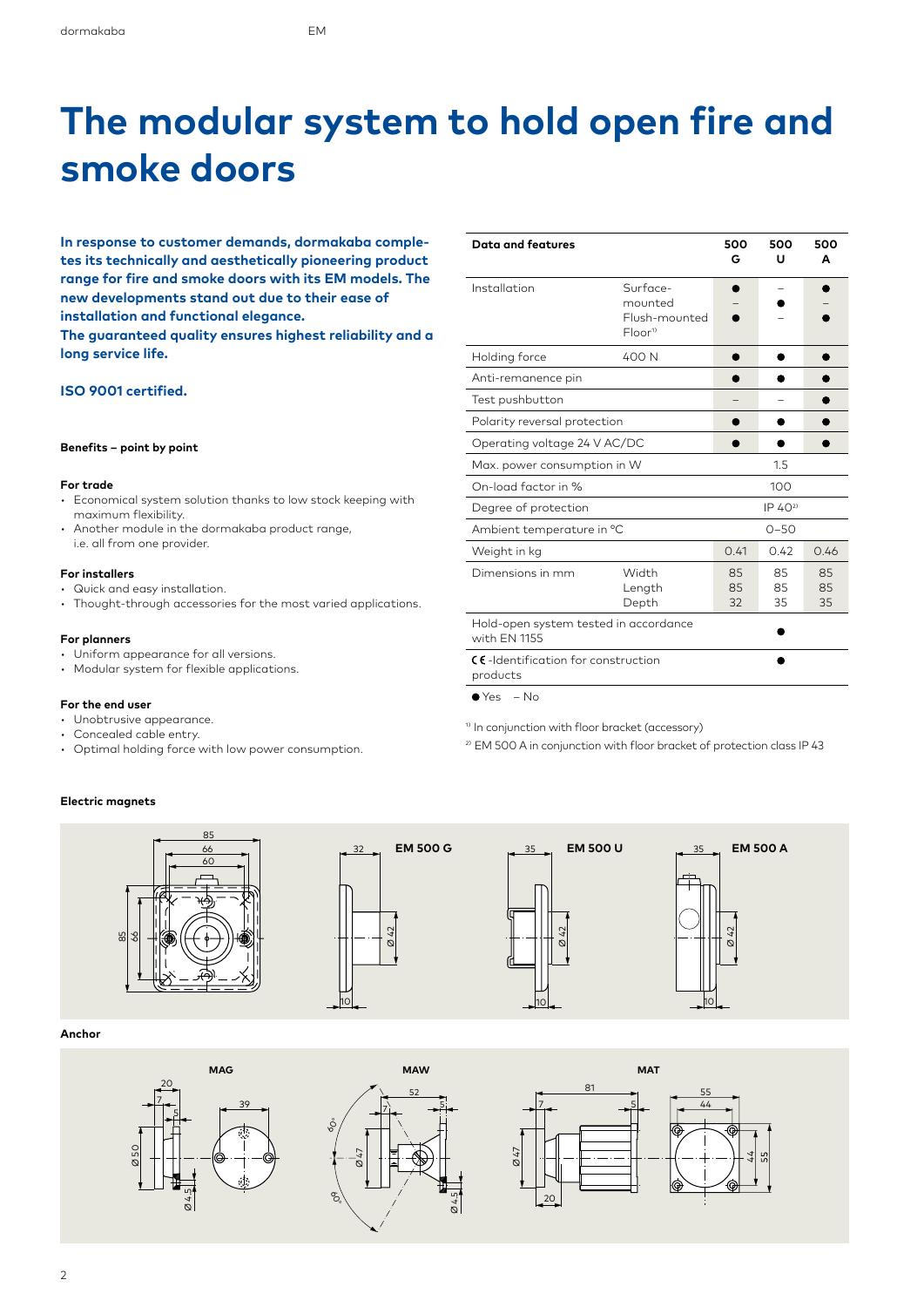### **Electromagnets for use in hold-open systems**

According to legal regulations, fire and smoke doors that are kept open for a limited period of time must be outfitted with hold-open systems to enable the door leaves

or gates to close automatically in the event of a fire.

Hold-open systems consist of a hold-open device, fire detector, power supply and trigger element and must be approved by the Deutsches Institut für Bautechnik (DIBt), Berlin (Germany). Electric magnets are hold-open systems that keep fire protection terminals and smoke doors open.

In case of fire, the trigger element disconnects the hold-open system as soon as the fire detector recognizes the fire. Automatic closing is achieved through the use of quality-monitored door closers that comply with EN 1154.

It must also be possible to activate the hold-open function by hand. According to the regulations for hold-open systems, a manual release pushbutton is required for this purpose when electric magnets are used. The button used for this purpose must be red, carry the lettering "Close door", be directly next to the door and must not be covered by the door when opened.

### **Application examples**



- **1** 1 TS 93 door closer
- **2** 1 G-EMR slide channel without EMF
- **3** 2 RM-N smoke detectors
- **4** 1 Magnetic clamp e.g. EM 500
- **5** 1 OGRO FP lever handle
- **6** 1 FP lock
- **7** HT manual release pushbutton

### **Certificate of suitability**

EM 500 series electromagnets for 24 V AC/DC are approved by the Deutsches Institut für Bautechnik (DIBt), Berlin (Germany), for use with the RMZ smoke detection system and other well-known smoke detection systems (e.g. with RMZ: approval no. Z-6.5-1890); approval of the hold-open system is also required.

#### **TS 93 EMR (without EMF) TS 93 ESR EMR (without EMF)**



- **1** 2 TS 93 door closers
- **2** 1 GSR-EMR slide channel without EMF
- **3** 2 RM-N smoke detectors
- **4** Magnetic clamps e.g. 2 x EM 500
- **5** 1 OGRO FP lever handle
- **6** 1 FP lock
- **7** HT manual release pushbutton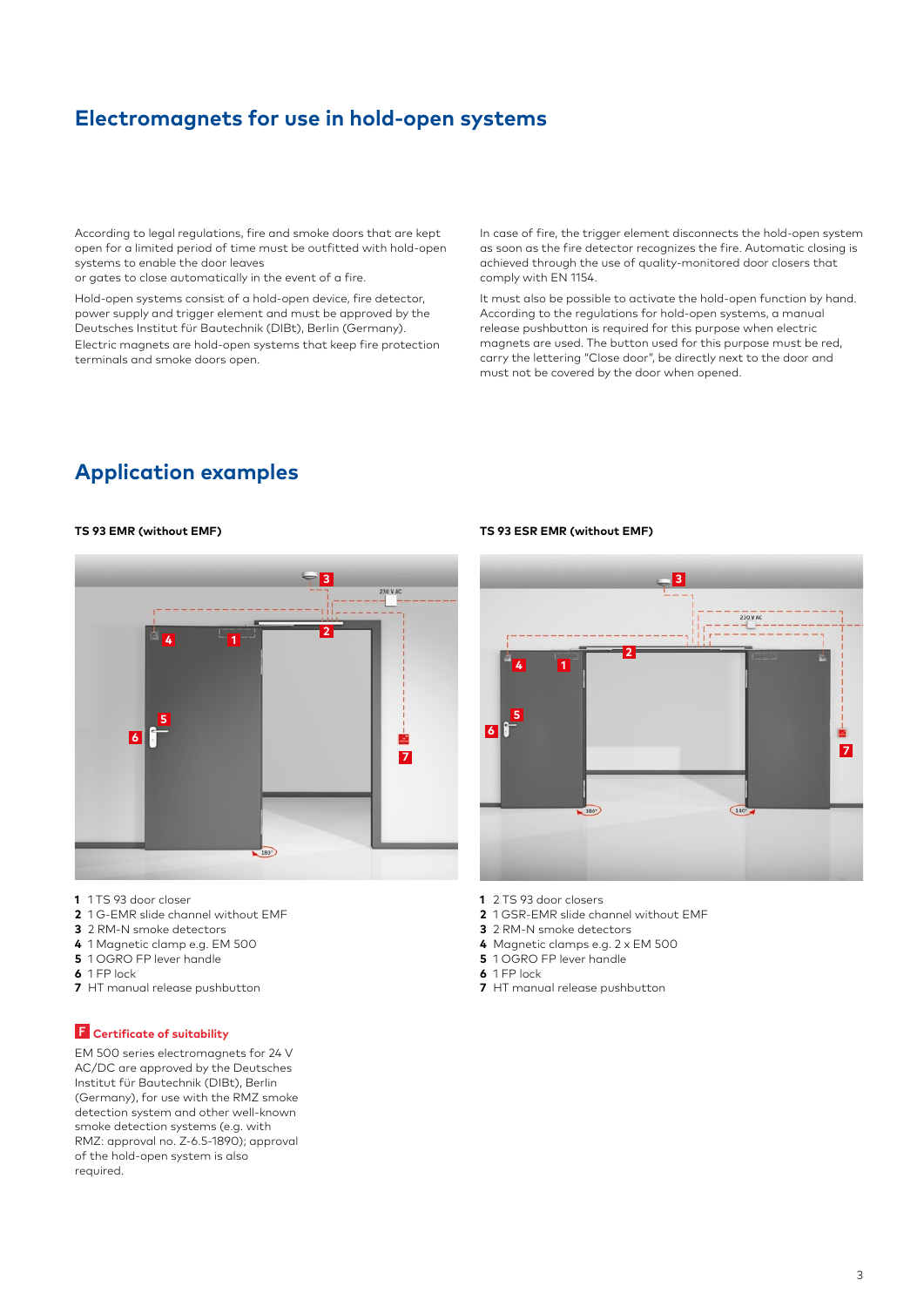### **The modular system at a glance**



## **Specification text**

#### **EM 500 G**

Electromagnet with reverse polarity protection for wall and floor mounting\*.

Holding force 400 N 24 V AC/DC

Approved by the Deutsches Institut für Bautechnik (DIBt), Berlin (Germany), for use in hold-open systems. Acceptance inspection required. Required accessories: Anchor

#### **Make**

dormakaba EM 500 G

#### **M 500 U**

Electromagnet with reverse polarity protection for flush mounting.

Holding force 400 N 24 V AC/DC

Approved by the Deutsches Institut für Bautechnik (DIBt), Berlin (Germany), for use in hold-open systems. Acceptance inspection required. Required accessories: Anchor

#### **Make**

dormakaba EM 500 U

#### **EM 500 A**

Electromagnet with reverse polarity protection and test pushbutton for wall and floor mounting\*. Holding force 400 N

### 24 V AC/DC

Approved by the Deutsches Institut für Bautechnik (DIBt), Berlin (Germany), for use in hold-open systems. Acceptance inspection required. Required accessories: Anchor

#### **Make**

dormakaba EM 500 A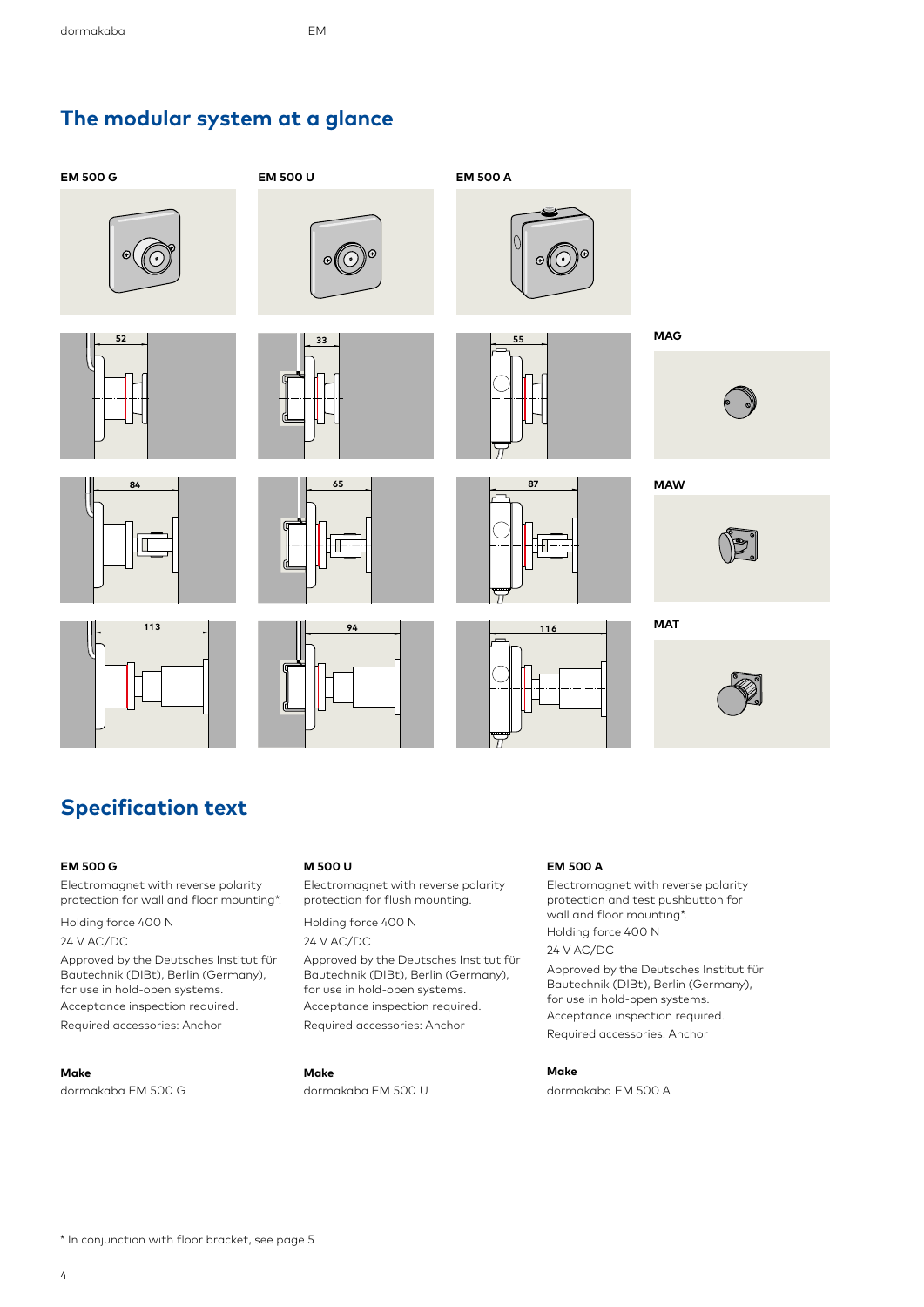## **Accessories**

#### **Floor bracket**







**Adapter frame**





The frame can be combined with the electromagnets of the EM 500 G/U/A series.

### **Manual release switch**





**18 51**



To manually trigger the hold-open. When electromagnets are used in hold-open systems on fire and smoke protection doors, a manual release switch is required according to the guidelines of the Deutsches Institut für Bautechnik (DIBt), Berlin (Germany).

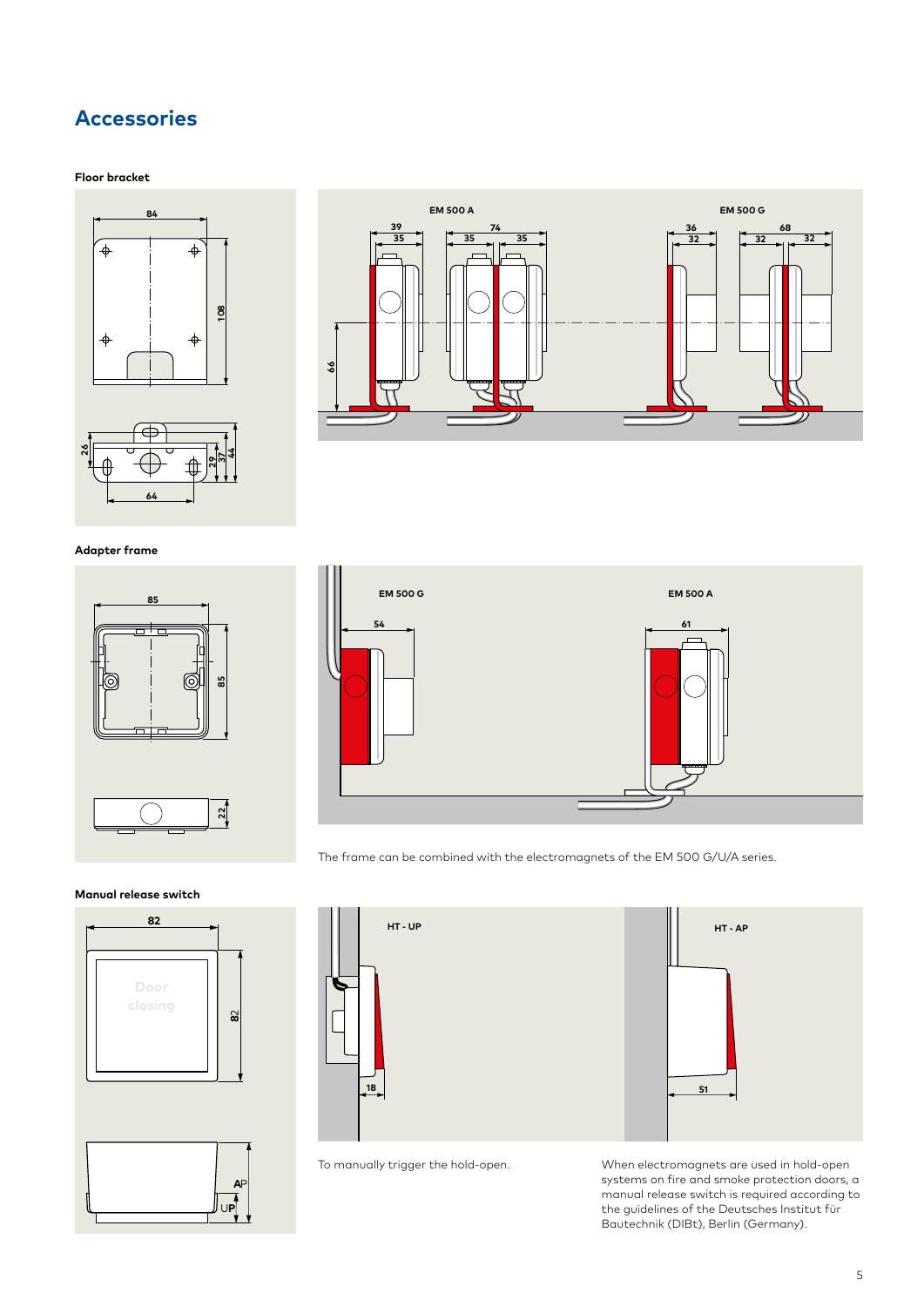### **EM 500 H special version for floor, ceiling and wall mounting with test pushbutton**







### **Specification text**

24 V DC electromagnet with reverse polarity protection for floor, ceiling and wall mounting with test pushbutton.

Holding force 490 N.

Approved by the Deutsches Institut für Bautechnik (DIBt), Berlin (Germany), for use in hold-open systems. Acceptance inspection required.

#### **Version**

**MAG1**

☐ 150/175 mm  $\overline{\square}$  300/325 mm

 $\Box$  450/475 mm

**Required accessories** ☐ Anchor MAG

**Make**

dormakaba EM 500 H



#### 6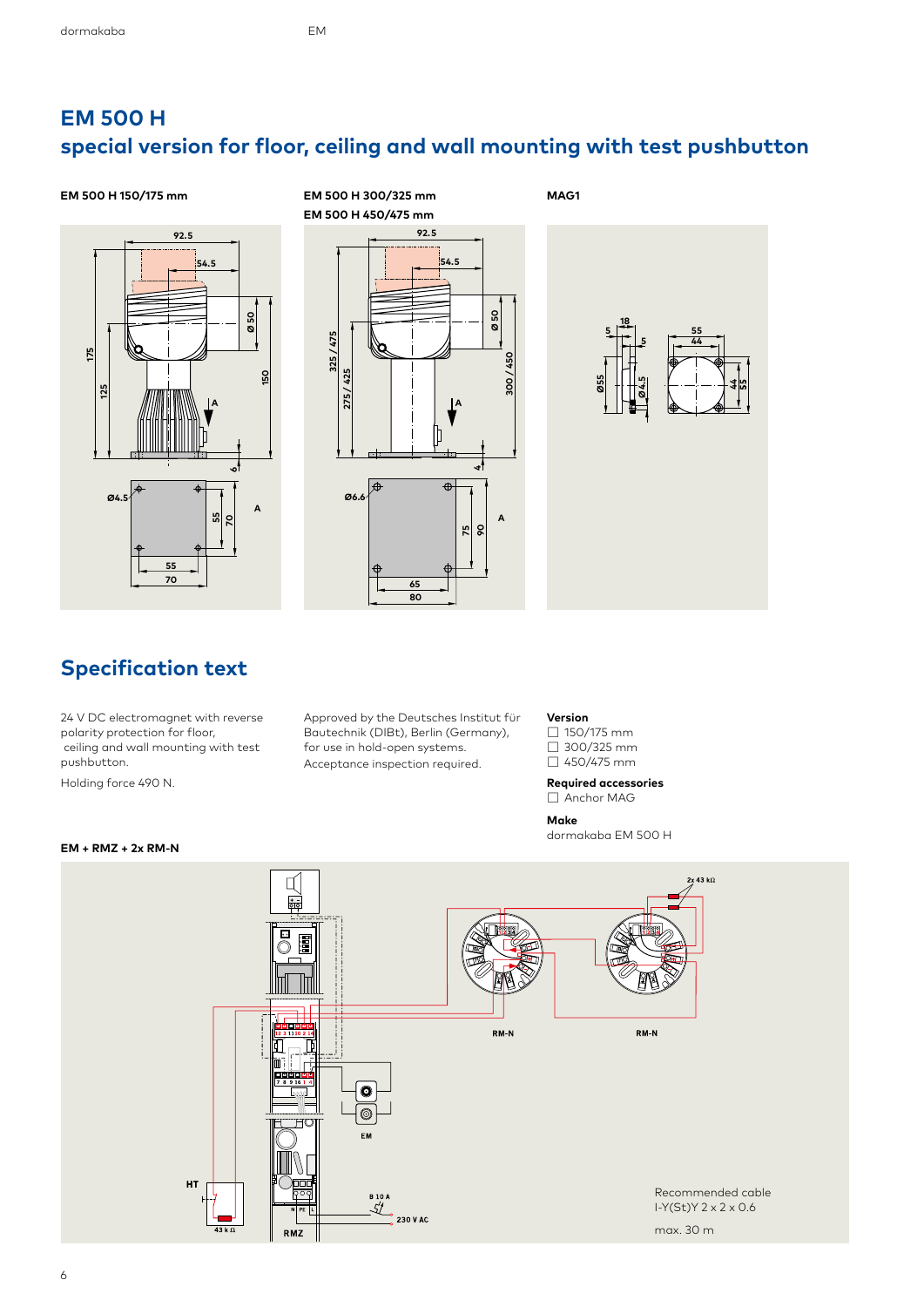### **Product contents and accessories**



#### **Note**

An electromagnet for floor mounting consists of an EM 500 G or EM 500 A electromagnet and the floor bracket.

- 
- **△** Accessories